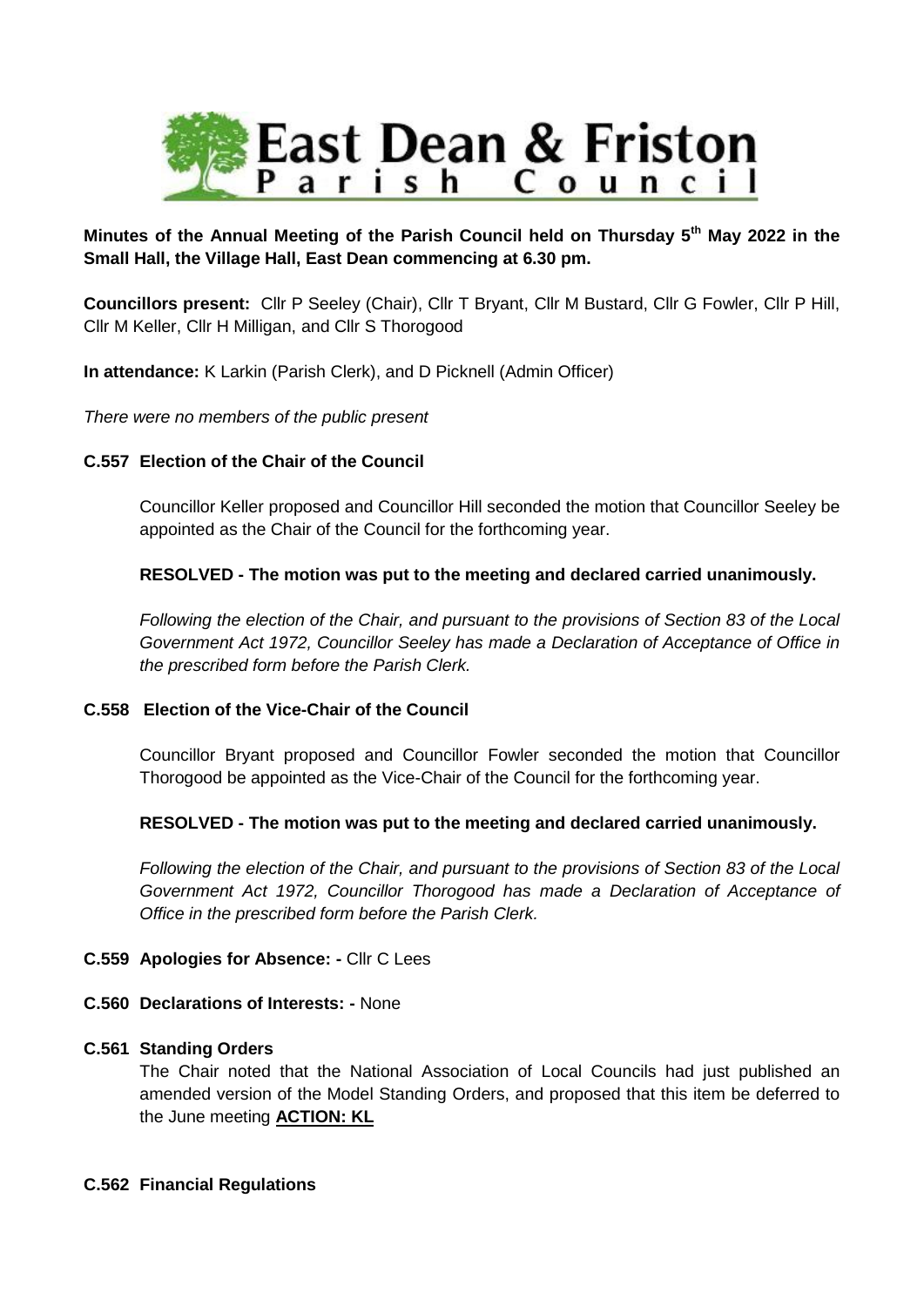The council considered its Financial Regulations, and no amendments were proposed.

-------------------------------------------------------------------------------------------------------------------------------------

RESOLVED - To approve and re-adopt the Financial Regulations

#### **C.563 Internal Auditor**

The council noted that a change of Internal auditor would be appropriate for the coming year, and requested the clerk to obtain quotes from potential auditors recognised by the East Sussex Association of Local Councils, for consideration at the June meeting. **ACTION: KL**

### **C.564 Planning Committee**

The council reviewed the Terms of Reference of the Planning committee, and no changes were proposed. The council reviewed the structure of the Planning Committee and agreed that all councillors should be members. Cllr Hill proposed and Cllr Keller seconded the motion that Cllr Bryant be re-appointed as Chair of the Committee, and this was agreed unanimously.

RESOLVED - That all councillors should serve on the Planning Committee RESOLVED - That Cllr Bryant be re-appointed Chair of the Committee

#### **C.565 Appointment of Lead Members**

The council noted that all previous Lead Members were willing to serve again in the same capacity.

RESOLVED - To re-appoint the following Lead Members:

- Rights of Way and Highways Cllr Lees
- Recreation Ground Cllr Fowler
- Environment Cllr Bustard
- Tree Warden Cllr Thorogood
- Defibrillators Cllr Hill
- Social Media Cllr Milligan
- Webmaster Cllr Keller

#### **C.566 Other Appointments**

The following appointments were reviewed and re-affirmed:

- a) External bodies (i) Village Hall Trust by previous resolution the Chair of the Council was the council's nominated trustee on the Board of the East Dean Village Hall Trust, *ex officio;* (2) Sussex Association of Local Councils – Cllr Seeley (3) Wealden District Association of Local Councils – Cllr Milligan
- b) Parish Emergency Response Team as designated in the revised Emergency Plan (March 2022)
- c) Hon. Solicitor Mr David George
- d) Pavilion Caretaker Mrs Jan Smith
- e) Custodian of the Flags Mr Cliff Hirchfield

RESOLVED - That the above appointments be confirmed for 2022/23